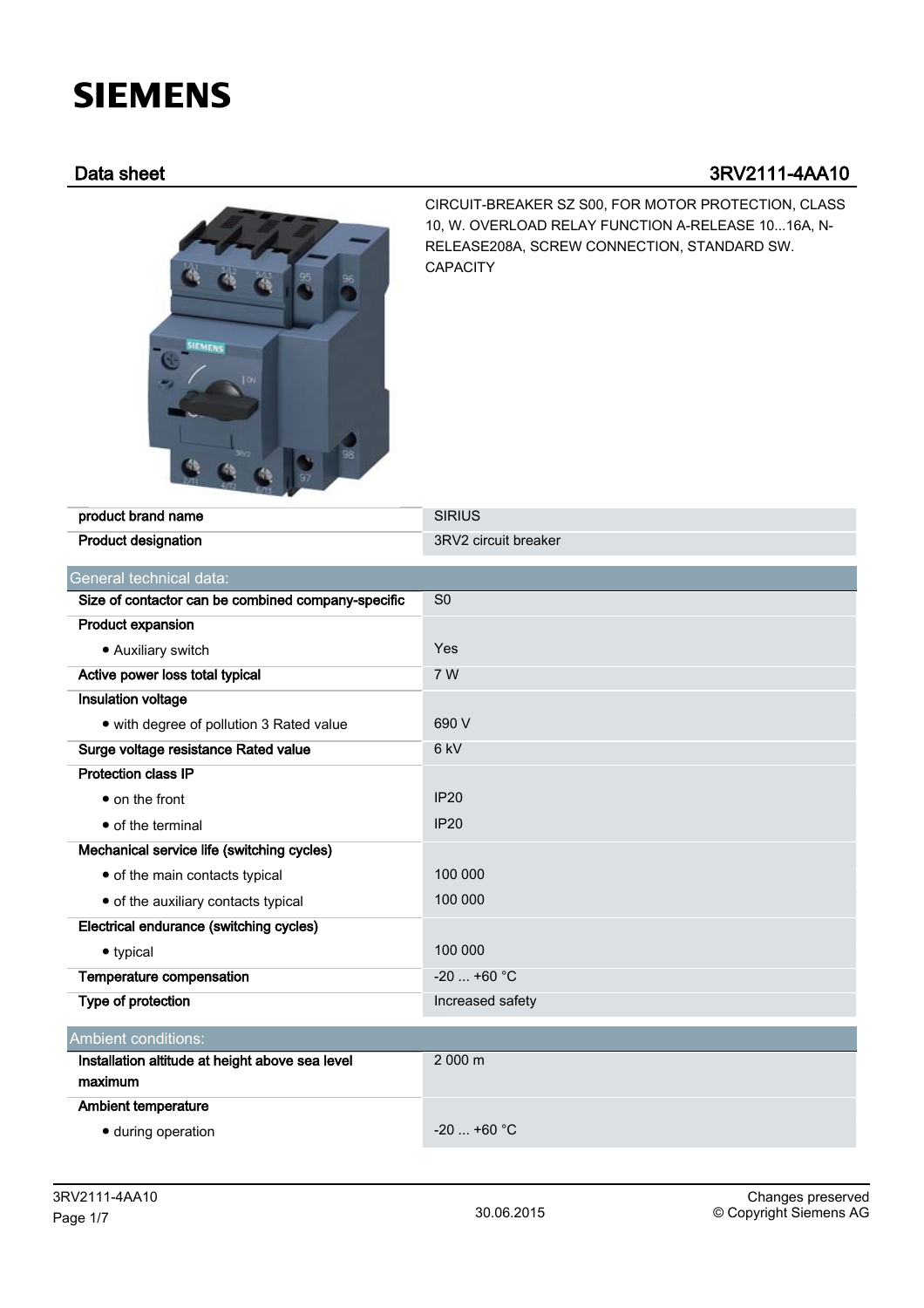| · during storage                                                   | $-50$ $+80$ °C |
|--------------------------------------------------------------------|----------------|
| · during transport                                                 | $-50$ $+80$ °C |
| Relative humidity during operation                                 | 10  95 %       |
| Main circuit:                                                      |                |
| Adjustable response value current of the current-                  | 1016A          |
| dependent overload release                                         |                |
| <b>Operating voltage</b>                                           |                |
| • Rated value                                                      | 690 V          |
| • at AC-3 Rated value maximum                                      | 690 V          |
| <b>Operating frequency Rated value</b>                             | 50  60 Hz      |
| <b>Operating current Rated value</b>                               | 16 A           |
| <b>Operating current</b>                                           |                |
| $\bullet$ at AC-3                                                  |                |
| - at 400 V Rated value                                             | 16 A           |
| <b>Operating power</b>                                             |                |
| $\bullet$ at AC-3                                                  |                |
| - at 230 V Rated value                                             | 4 000 W        |
| - at 400 V Rated value                                             | 7 500 W        |
| - at 500 V Rated value                                             | 7 500 W        |
| - at 690 V Rated value                                             | 11 000 W       |
| <b>Operating frequency</b>                                         |                |
|                                                                    |                |
| • at AC-3 maximum                                                  | 151/h          |
| Auxiliary circuit:                                                 |                |
| Number of NC contacts                                              |                |
| • for auxiliary contacts                                           | $\mathbf 0$    |
| Number of NO contacts                                              |                |
| • for auxiliary contacts                                           | $\mathbf 0$    |
| Number of CO contacts                                              |                |
| • for auxiliary contacts                                           | $\mathbf 0$    |
| Design of the auxiliary switch                                     | laterally      |
| Operating current of the auxiliary contacts at AC-15               |                |
| $\bullet$ at 24 V                                                  | 1.5A           |
| $\bullet$ at 230 V                                                 | 1.5A           |
| Operating current of the auxiliary contacts at DC-13               |                |
| $\bullet$ at 24 V                                                  | 1 A            |
| Protective and monitoring functions:                               |                |
| Trip class                                                         | CLASS 10       |
| Design of the overload circuit breaker                             | thermal        |
| Operational short-circuit current breaking capacity<br>(Ics) at AC |                |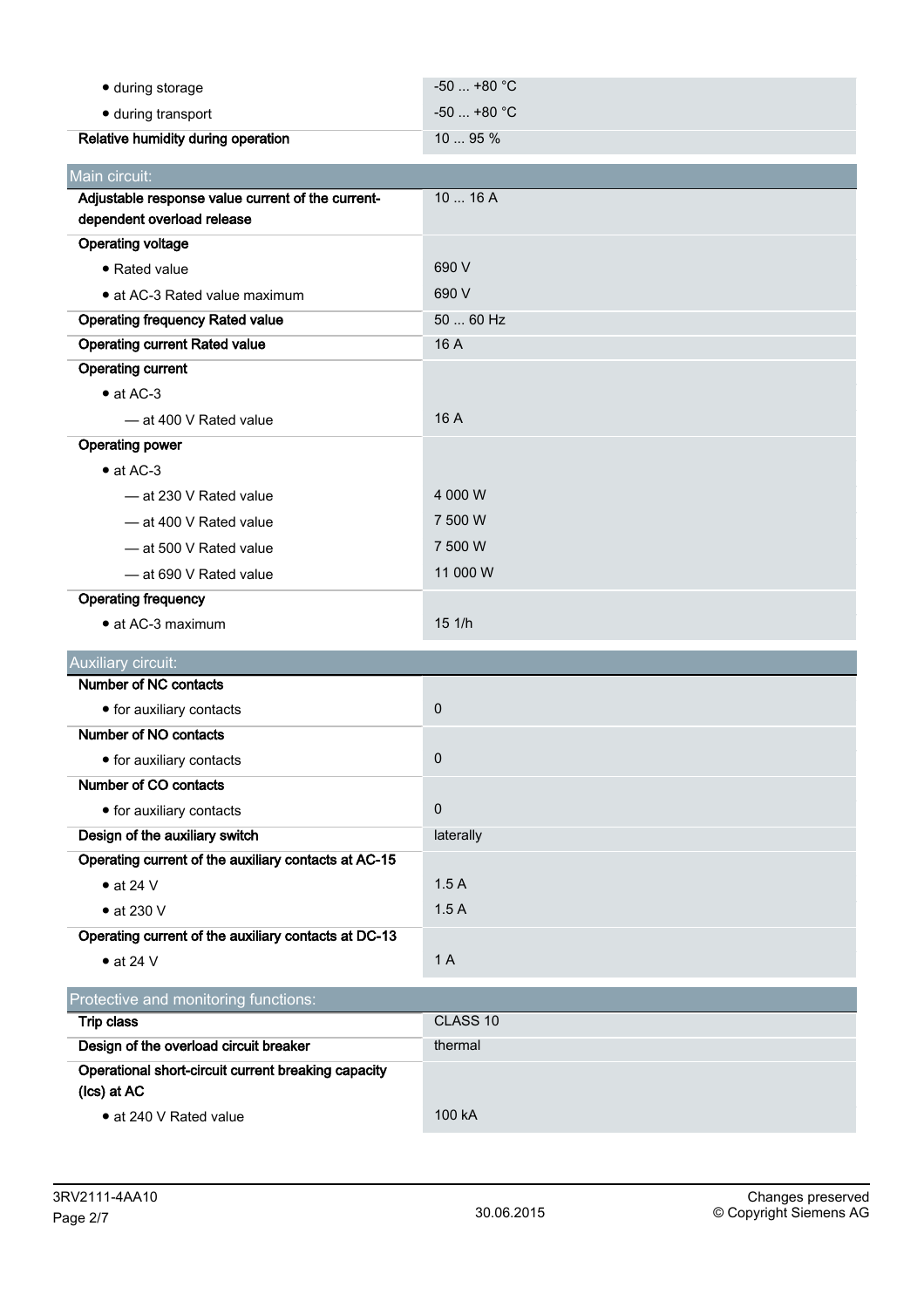| • at 400 V Rated value                                | 30 kA  |
|-------------------------------------------------------|--------|
| • at 500 V Rated value                                | 5 kA   |
| • at 690 V Rated value                                | 2 kA   |
| Maximum short-circuit current breaking capacity (Icu) |        |
| • at AC at 240 V Rated value                          | 100 kA |
| • with AC at 400 V Rated value                        | 55 kA  |
| • at AC at 500 V Rated value                          | 10 kA  |
| • at AC at 690 V Rated value                          | 4 kA   |
| Breaking capacity short-circuit current (Icn)         |        |
| • with 1 current path at DC at 150 V Rated value      | 10 kA  |
| • with 2 current paths in series at DC at 300 V       | 10 kA  |
| Rated value                                           |        |
| • with 3 current paths in series at DC at 450 V       | 10 kA  |
| Rated value                                           |        |
| Response value current of the instantaneous short-    | 208 A  |
| circuit release                                       |        |

| <b>UL/CSA ratings:</b>                              |                  |
|-----------------------------------------------------|------------------|
| Full-load current (FLA) for three-phase AC motor    |                  |
| • at 480 V Rated value                              | 16A              |
| • at 600 V Rated value                              | 16A              |
| yielded mechanical performance [hp]                 |                  |
| • for single-phase AC motor                         |                  |
| $-$ at 110/120 V Rated value                        | 1 hp             |
| - at 230 V Rated value                              | 2 hp             |
| • for three-phase AC motor                          |                  |
| $-$ at 200/208 V Rated value                        | 3 hp             |
| $-$ at 220/230 V Rated value                        | 5 <sub>hp</sub>  |
| $-$ at 460/480 V Rated value                        | 10 <sub>hp</sub> |
| Contact rating of the auxiliary contacts acc. to UL | C600 / R300      |

| Short-circuit:                                                                             |                              |
|--------------------------------------------------------------------------------------------|------------------------------|
| Design of the short-circuit trip                                                           | magnetic                     |
| Design of the fuse link                                                                    |                              |
| • for short-circuit protection of the auxiliary switch<br>required                         | fuse gL/gG: 6 A, quick: 10 A |
| Design of the fuse link for IT network for short-circuit<br>protection of the main circuit |                              |
| $\bullet$ at 240 V                                                                         | $gL/gG$ 80 A                 |
| $\bullet$ at 400 V                                                                         | gL/gG63A                     |
| $\bullet$ at 500 V                                                                         | $gL/gG$ 50 A                 |
| $\bullet$ at 690 V                                                                         | $gL/gG$ 40 A                 |
| Installation/mounting/dimensions:                                                          |                              |

Installation/ mounting/ dimensions: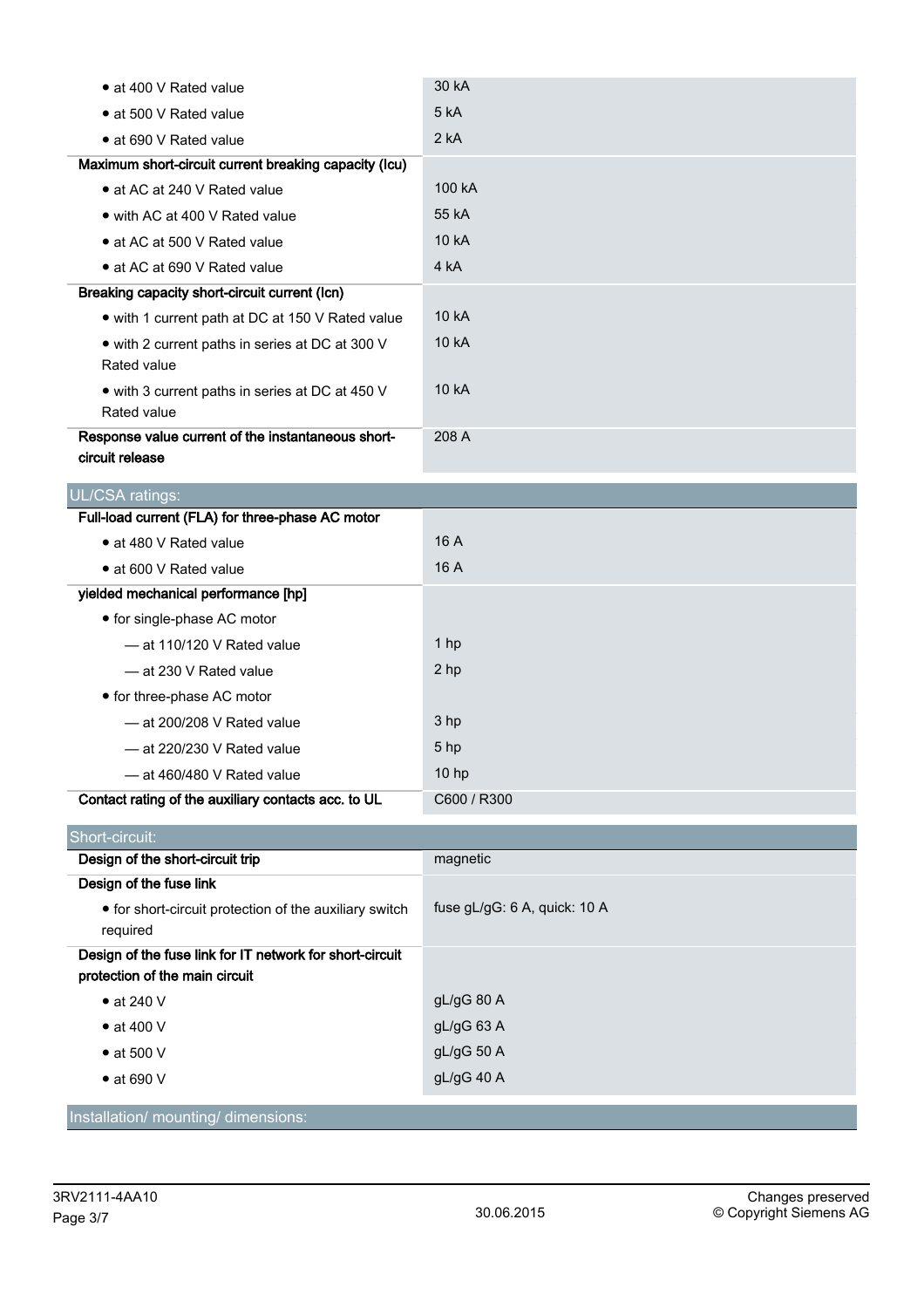| mounting position                                                | any                                                             |
|------------------------------------------------------------------|-----------------------------------------------------------------|
| <b>Mounting type</b>                                             | screw and snap-on mounting onto 35 mm standard mounting rail    |
|                                                                  | according to DIN EN 60715                                       |
| <b>Height</b>                                                    | 97 mm                                                           |
| <b>Width</b>                                                     | 65 mm                                                           |
| Depth                                                            | 96 mm                                                           |
| Required spacing                                                 |                                                                 |
| • with side-by-side mounting                                     | 0 <sub>mm</sub>                                                 |
| — forwards                                                       | 0 <sub>mm</sub>                                                 |
| - Backwards                                                      | 50 mm                                                           |
| — upwards                                                        |                                                                 |
| - downwards                                                      | 50 mm                                                           |
| - at the side                                                    | 0 <sub>mm</sub>                                                 |
| • for grounded parts                                             |                                                                 |
| - forwards                                                       | 0 <sub>mm</sub>                                                 |
| - Backwards                                                      | 0 <sub>mm</sub>                                                 |
| — upwards                                                        | 50 mm                                                           |
| — at the side                                                    | 30 mm                                                           |
| - downwards                                                      | 50 mm                                                           |
| • for live parts                                                 |                                                                 |
| — forwards                                                       | 0 <sub>mm</sub>                                                 |
| - Backwards                                                      | 0 <sub>mm</sub>                                                 |
| — upwards                                                        | 50 mm                                                           |
| - downwards                                                      | 50 mm                                                           |
| $-$ at the side                                                  | 30 mm                                                           |
| <b>Connections/ Terminals:</b>                                   |                                                                 |
| <b>Product function</b>                                          |                                                                 |
| • removable terminal for auxiliary and control<br>circuit        | No                                                              |
| Type of electrical connection                                    |                                                                 |
| • for main current circuit                                       | screw-type terminals                                            |
| • for auxiliary and control current circuit                      | screw-type terminals                                            |
| Arrangement of electrical connectors for main current<br>circuit | Top and bottom                                                  |
| Type of connectable conductor cross-section                      |                                                                 |
| • for main contacts                                              |                                                                 |
| - single or multi-stranded                                       | 2x (0,75  2,5 mm <sup>2</sup> ), 2x 4 mm <sup>2</sup>           |
| - finely stranded with core end processing                       | 2x (0.5  1.5 mm <sup>2</sup> ), 2x (0.75  2.5 mm <sup>2</sup> ) |
| • for AWG conductors for main contacts                           | 2x (18  14), 2x 12                                              |
| Type of connectable conductor cross-section                      |                                                                 |
| • for auxiliary contacts                                         |                                                                 |
| - single or multi-stranded                                       | 2x (0,5  1,5 mm <sup>2</sup> ), 2x (0,75  2,5 mm <sup>2</sup> ) |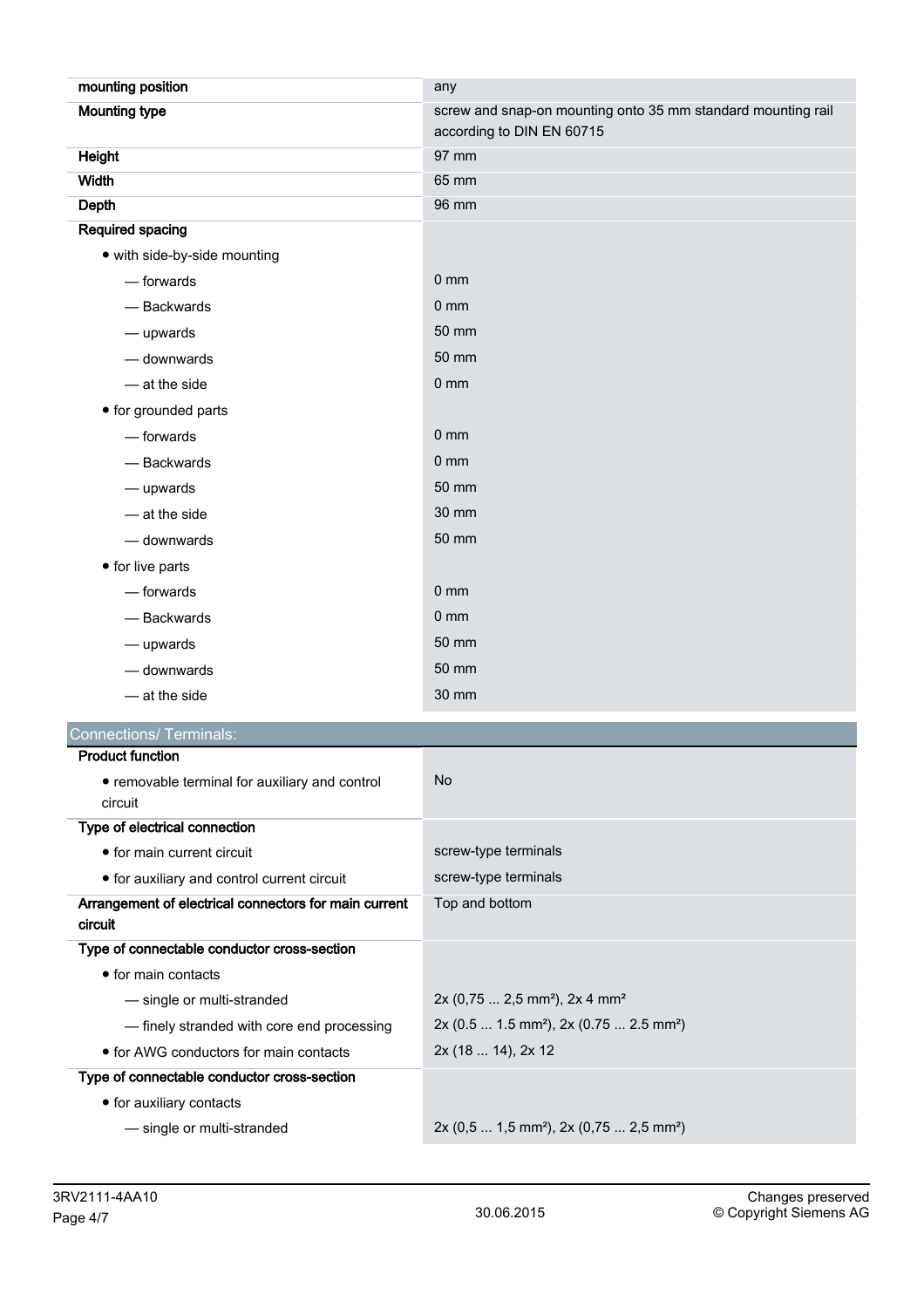| - finely stranded with core end processing                                   |                   | 2x (0.5  1.5 mm <sup>2</sup> ), 2x (0.75  2.5 mm <sup>2</sup> ) |                                       |                                                   |
|------------------------------------------------------------------------------|-------------------|-----------------------------------------------------------------|---------------------------------------|---------------------------------------------------|
| • for AWG conductors for auxiliary contacts                                  |                   | 2x (20  16), 2x (18  14)                                        |                                       |                                                   |
| Design of screwdriver shaft                                                  |                   | Diameter 5 to 6 mm                                              |                                       |                                                   |
| Design of the thread of the connection screw                                 |                   |                                                                 |                                       |                                                   |
| • for main contacts                                                          |                   | M <sub>3</sub>                                                  |                                       |                                                   |
| • of the auxiliary and control contacts                                      |                   | M <sub>3</sub>                                                  |                                       |                                                   |
| Safety related data:                                                         |                   |                                                                 |                                       |                                                   |
| B10 value with high demand rate acc. to SN 31920                             |                   | 50 000                                                          |                                       |                                                   |
| Proportion of dangerous failures                                             |                   |                                                                 |                                       |                                                   |
| • with low demand rate acc. to SN 31920                                      |                   | 40 %                                                            |                                       |                                                   |
| • with high demand rate acc. to SN 31920                                     |                   | 40 %                                                            |                                       |                                                   |
| T1 value for proof test interval or service life acc. to<br><b>IEC 61508</b> |                   | 10 <sub>y</sub>                                                 |                                       |                                                   |
| Mechanical data:                                                             |                   |                                                                 |                                       |                                                   |
| Size of the circuit-breaker                                                  |                   | <b>S00</b>                                                      |                                       |                                                   |
| Display:                                                                     |                   |                                                                 |                                       |                                                   |
| <b>Display version</b>                                                       |                   |                                                                 |                                       |                                                   |
| • for switching status                                                       |                   | Handle                                                          |                                       |                                                   |
| Certificates/ approvals:                                                     |                   |                                                                 |                                       |                                                   |
|                                                                              |                   |                                                                 |                                       |                                                   |
| <b>General Product Approval</b>                                              |                   | <b>Declaration of</b><br>Conformity                             | <b>Test Certificates</b>              |                                                   |
| <b>KTL</b>                                                                   | FAL               | EG-Konf.                                                        | Typprüfbescheinigu<br>ng/Werkszeugnis | spezielle<br>Prüfbescheinigunge<br>$\overline{u}$ |
| <b>Shipping Approval</b>                                                     |                   |                                                                 |                                       |                                                   |
| BUREA<br>ABS<br>VERITAS                                                      | DNV<br><b>DNV</b> | GL<br>GL                                                        | Lloyd's<br>Register<br><b>LRS</b>     |                                                   |
| <b>Shipping Approval</b>                                                     | other             |                                                                 |                                       |                                                   |
| <b>RINA</b><br><b>RMRS</b>                                                   | Bestätigungen     | Umweltbestätigung                                               | <b>VDE</b>                            |                                                   |

Information- and Downloadcenter (Catalogs, Brochures,…) <http://www.siemens.com/industrial-controls/catalogs>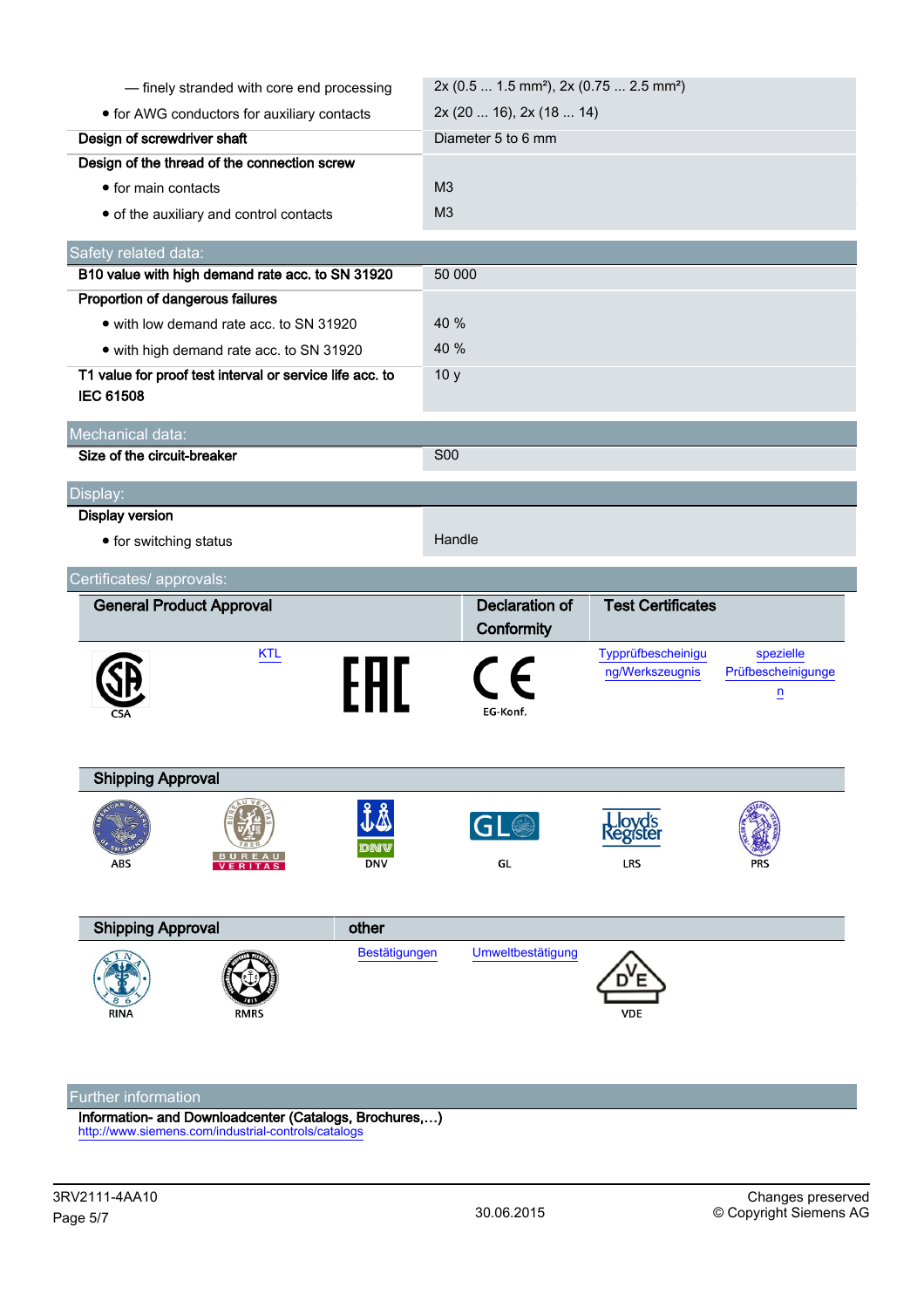## Industry Mall (Online ordering system)

<http://www.siemens.com/industrymall>

Cax online generator <http://support.automation.siemens.com/WW/CAXorder/default.aspx?lang=en&mlfb=3RV21114AA10>

Service&Support (Manuals, Certificates, Characteristics, FAQs,...) <https://support.industry.siemens.com/cs/ww/en/ps/3RV21114AA10>

Image database (product images, 2D dimension drawings, 3D models, device circuit diagrams, EPLAN macros, ...) [http://www.automation.siemens.com/bilddb/cax\\_de.aspx?mlfb=3RV21114AA10&lang=en](http://www.automation.siemens.com/bilddb/cax_de.aspx?mlfb=3RV21114AA10&lang=en)